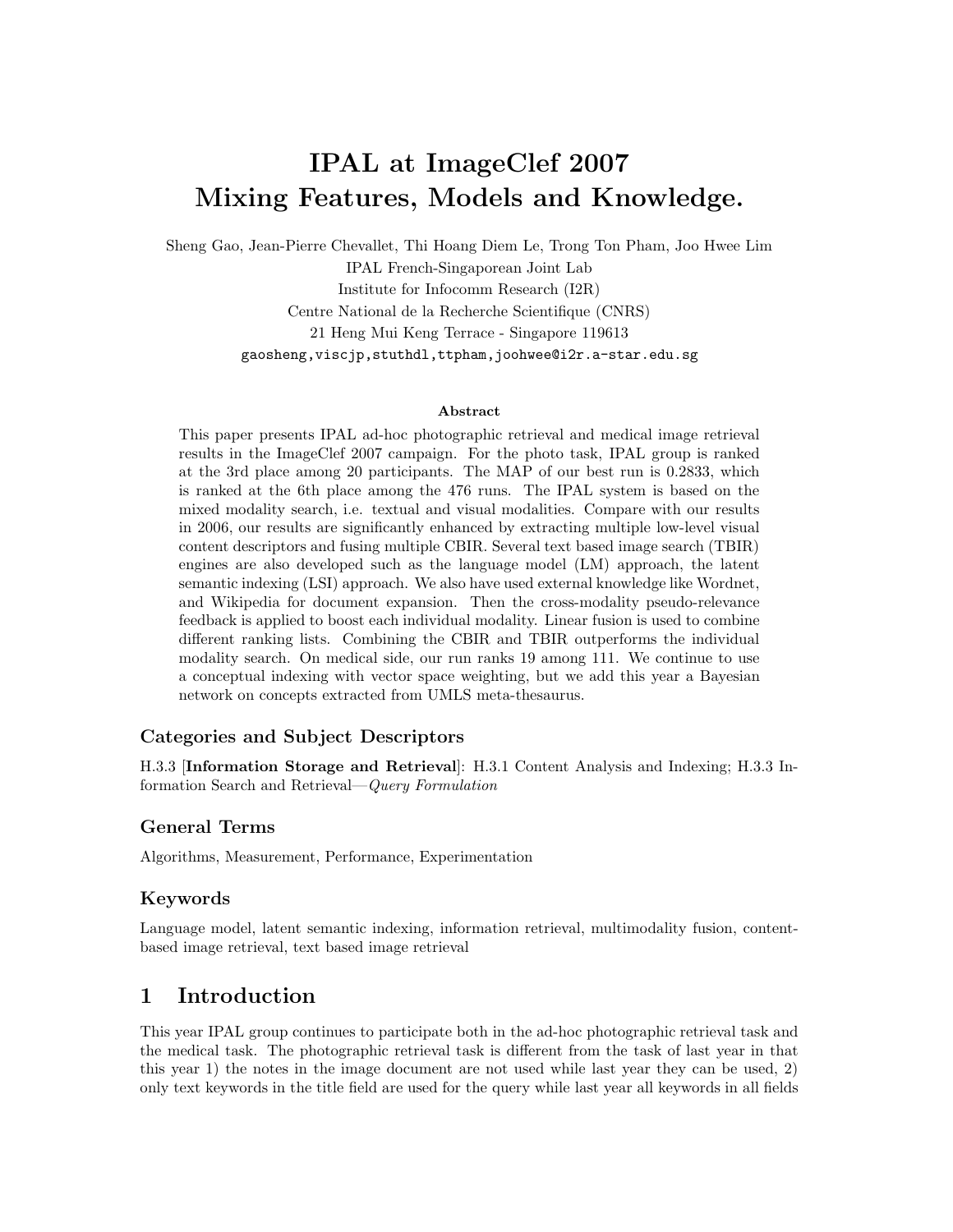could be used, 3) query image samples are excluded from the image database, and 4) 244 new images are added. Thus there is much less text information available, which obviously decreases discrimination, especially for the query. That is the reason why we have tried this year to expend documents using external information source (Wikipedia).



Figure 1: Images with very similar text content but very different visual content.

After removing stop words, the average query length is about 3.3 text keywords with the maximal 6 keywords and the minimal 2 keywords. The less text keywords also make it impossible to discriminate some image documents which have same text keywords; however, their real visual contents are much different. Some image documents in the database have very similar text decryptions. Thus, only text information cannot distinguish the two images. However, when we measure their visual content, it is easy to discriminate one from another. For example in the figure 1, both images have similar textual content: "Accommodation Huanchaco - Exterior View,Trujillo, Peru" except one word "interior/exterior". The left image ("exterior", image id=01/1311), is relevant with the query 1, i.e. "accommodation with swimming pool", while the image at right ("interior", image  $id=01/1310$  is irrelevant. With some external knowledge one could deduce that an "interior view" has less chance to show a swimming pool. Unfortunately, this remains difficult to do in practice. Without being able to use in a efficient way, extra knowledge for the matching, this example clearly shows that the visual content plays the same important role and can complement text matching. Therefore, this year we pay much attention to improve our Content based Image Retrieval (CBIR) system. We also try to use external knowledge from Wikipedia.

# **2 Photographic Image Indexing**

We build various CBIR and Text Based Information Retrieval (TBIR) systems using different indexing methods and similarity functions. Totally we submit 27 runs. In the following, the details are given. To enrich the visual content representation, 4 types of low-level visual feature are extracted from the local regions or global images. They are detailed in the following:

- **COR:** Auto color correlogram with the depth 2 in the HSV space. It is extracted from the whole image and is represented by one 324-dimensional vector.
- **HSV:** Histogram in HSV and gray-level space with 162-dimension for HSV plus 4-dimension for gray-level. An image is represented by a 166-dimensional vector.
- **EDGE:** We used canny operator to detect the contours object. A vector of 80-dimensional is used to capture magnitudes and gradient of the contours.
- **GABOR:** texture feature using Gabor filter in the uniformly segmented 5x5 grids at the 2-scale and 12-orientations. Thus, the mean and variance are calculated at each grid to generate 48-dimensional feature vector.
- **SIFT:** the SIFT feature is extracted using David Lowe' tool and the region around the keypoint is described by a 128-dimensional appearance feature [8].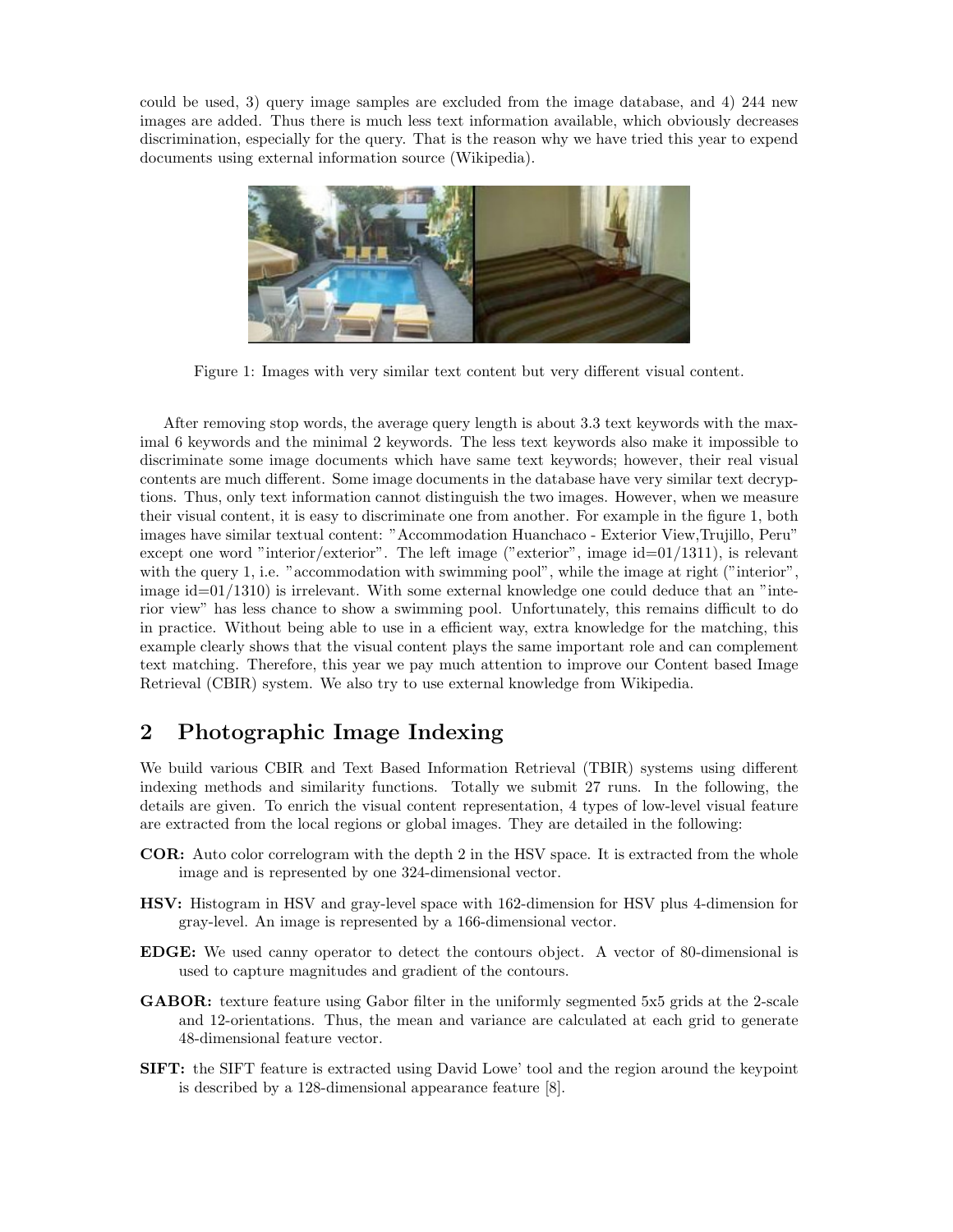As the above low-level features are obtained, we now begin to discus how to index the image and calculate the similarity score. For the first two visual features extracted from the image, two methods are developed to index the image.

- **tf-idf:** the tf-idf method is a popular way to describe the text document [2]. Here we use it to process the histogram. We treat each bin in the histogram as a distinctive word. Then we can calculate the occurrence number of the word occurred in the image, which is the frequency in the bin, and the number of the images contained the word in the database. Now the histogram feature is further processed using the tf-idf method to index the image. The ranking function is the cosine function.
- **SVD:** use Single Value Decomposition (SVD) to remove the correlation among the feature components. Assuming the full rank is N, we empirically select the top  $N^*0.8$  eigenvectors and index the image in the eigen-space. The cosine function is used to calculate similarity score.
- **Bag-of-visterm:** images are divided into 16 equal patches. Then, image features are extracted for each patch. Patches are clustered into 1000 cluster using their feature vectors. Finnally, we quantise each image by a discret vector. Image retrieval will be performed by normalizing and matching using their vector signatures.
- **ISM:** the ranking function is learned from the training sample using the supervised learning algorithms. Here it is the Integrated Statistic Model (ISM) based binary classifier [4]. The training samples include 3 query images as the positive class and another 3 negative samples randomly selected from the image database. Then the likelihood ratio between the positive model and the negative model is calculated for each image documents in the database and all images are ranked from the highest value to the lowest one.

Therefore, 3 individual runs are generated for each type of visual features. For the other two grid/patch based visual features, i.e. Gabor and SIFT, we use the following approaches to calculate the ranking score:

- **HME:** Use the supervised learning approach discussed above to train the hidden maximum entropy (HME) based model using the Gabor or SIFT feature and then use likelihood ratio for ranking images.
- **WORD SVD:** the method is to index images at in word space rather than the image signal level (Gabor or SIFT space). To do so, we first find 200 most frequent keywords by analyzing the attached text documents in the image database. For each keyword, a HME classifier is trained using the corresponding training set. The training set for a word is constructed as follows: if the attached text for an image contains the word, then it is labelled as a positive sample. Otherwise, it is labelled as the negative. After 200 HME classifiers are trained, we will get all likelihood ratio scores for an image to index the image at the 200-dimensional keyword space. To further reduce the correlation among the feature components, SVD is used as discussed above. The similarity function is still the cosine distance.
- **WORD ISM:** we can also train the ISM model for each query topic using the 200-dimensional feature in the keyword space. Then the likelihood ratio is used as the ranking score.

So there are also 3 runs for the Gabor or SIFT feature to be generated. Totally we have 12 visual runs. Table 2 summarizes the individual visual runs. Row are feature type, column are indexing method. A  $" +"$  means the indexing method is available for the feature

#### **2.1 Pseudo-relevance Feedback**

Learned from the ImageClef 2006 [9], the cross-modality pseudo-relevance feedback (PRF) can improve the system performance, i.e. the TBIR can be boosted by the top-N (here 10 documents are selected) documents from the CBIR as the feedback and vice versa. This year PRF is also adopted.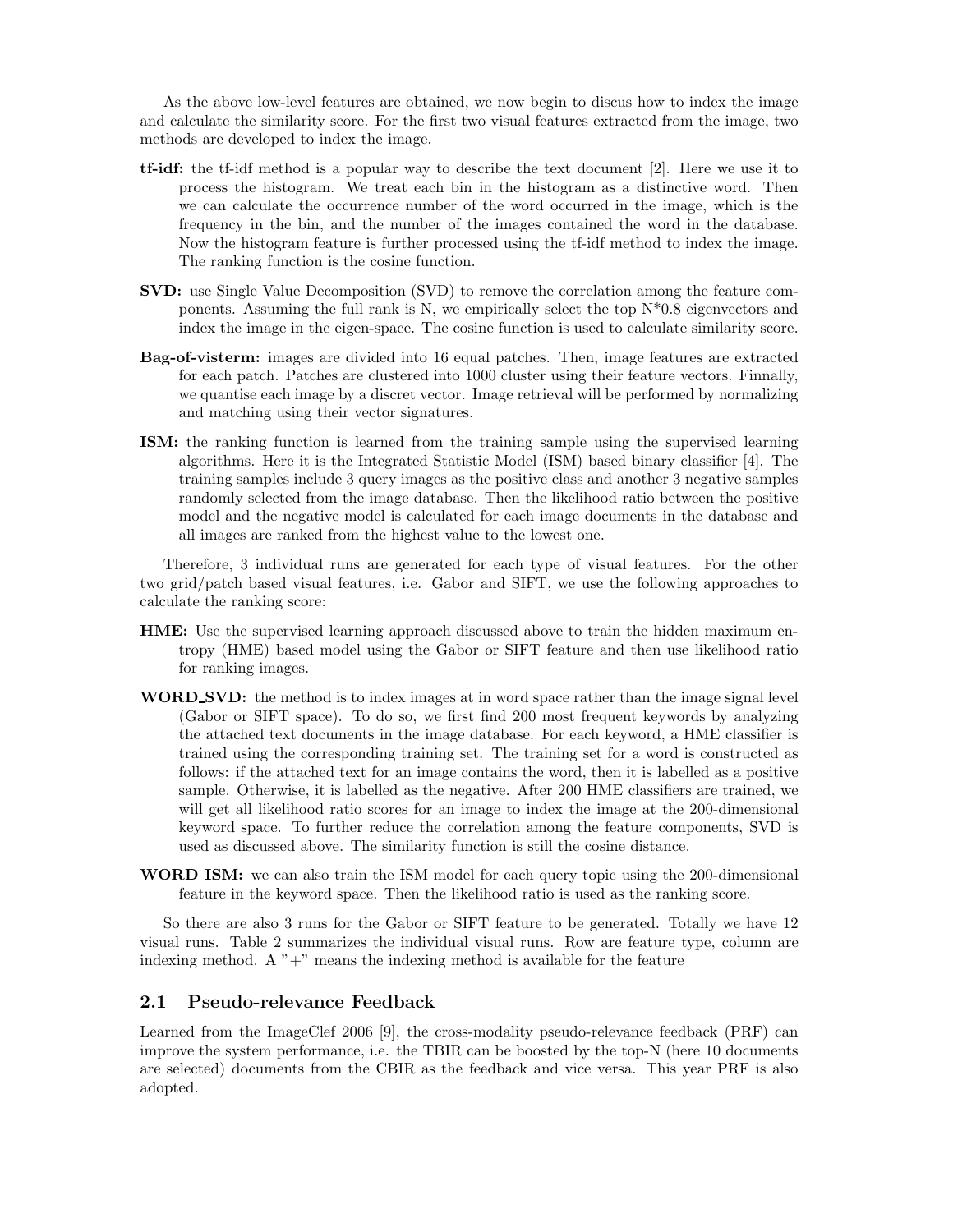|                | tf-idf | <b>SVD</b> | ISM | HME | WORD SVD   WORD ISM |  |
|----------------|--------|------------|-----|-----|---------------------|--|
| COR            |        |            |     |     |                     |  |
| <b>HSV</b>     |        |            |     |     |                     |  |
| $_{\rm GABOR}$ |        |            |     |     |                     |  |
| SIFT           |        |            |     |     |                     |  |

Table 1: Summary of individual visual runs

# **3 Text Indexing**

We think the use of knowledge to assist the retrieval task is important, because, retrieval is clearly a human task linked to understanding. Knowledge can be defined as: information used to complete a task. In our case it is every piece of information that can be used to help the derivation of the document to the query. For example, the language used, the part of speech of words, and the grammar, are simple examples of knowledge that can be useful to use for text retrieval. The document itself can be viewed as a source of knowledge in different steps of the retrieval process:

- At indexing time: in the matching model. For example, the use of inverse document frequency (idf) is a simple way to use statistical global knowledge from a corpus. In a language model [12], the collection is also used to smooth the language model of the document.
- At querying time: pseudo relevance feed back is a technique that uses content of top documents that are supposed to be relevant, to enlarge the query. In a sense, part of information of the corpus is used to help to interpret the query. Co-occurrence thesaurus is obtained from text-mining from the corpus. It can be used also to enlarge the query. The effect is similar to pseudo-feedback.

In this experiment, we have both used knowledge from document corpus and external knowledge (i.e. information that are not part of documents). The external source we use is Wikipedia. This choice is appropriate because Wikipedia includes a large amount of proper nouns, and specially named entities. In IAPR collection, named entities play a major role.

## **3.1 Using Language Model and Document Knowledge**

We have built two individual runs using the language model (LM) based information retrieval [12] and latent semantic indexing (LSI) method [3] [5]. The attached text document for each image is provided in XML format. It is pre-processed as follows: 1) extract pure text, 2) remove the stop words and 3) do the stemming. For the LM-based TBIR, we first build a lexicon dictionary (6,644 words) from all text documents and then train a unigram language model only based on the attached text document for each image in the database. This is done using the CMU-Cambridge Statistical Language Modelling Toolkit [13] with the Witten-Bell smoothing. We have also produced some run using the Lemur Toolkit<sup>1</sup>. With Lemur we use absolute discount smoothing.

Each image is indexed by the word probabilities in the lexicon. Given a query topic and any image in the database, the probability of query words generated by the corresponding image LM can be calculated. The image documents in the database are ranked by the probability from the highest to the lowest. For the LSI-based TBIR, we first use latent semantic indexing [3, 5] to find the 1,635-dimension eigen space. Then the image text document is indexed by a 1,635-dimensional vector. The cosine distance is applied to get the similarity scores between the query words and the image documents.

<sup>1</sup>http://www.lemurproject.org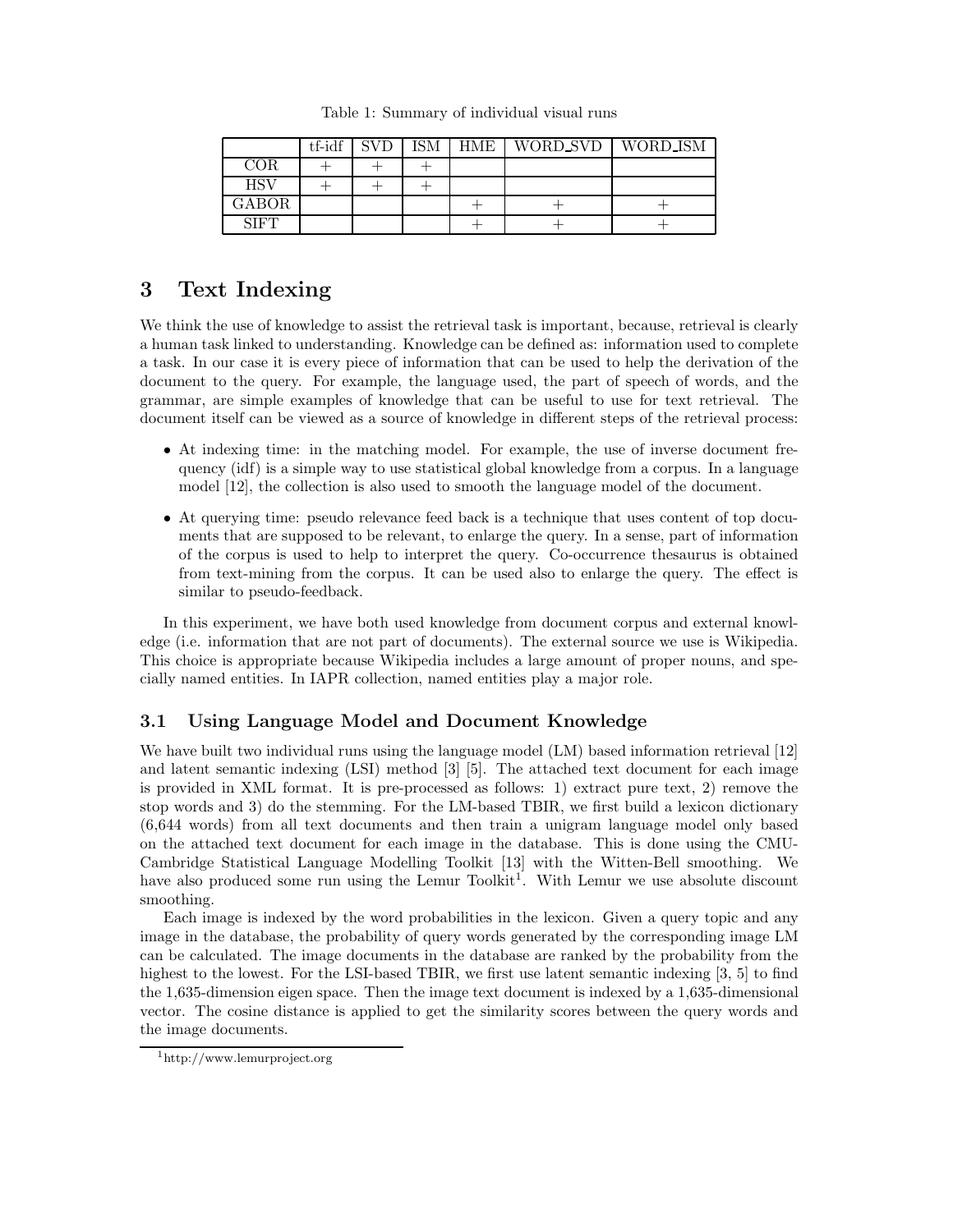#### **3.2 Using Language Model and External Knowledge (Wikipedia)**

There is an increasing production of information in a collaborative form in the "Wiki" format. It starts from Wikipedia<sup>2</sup>, which is a free Encyclopedia, but there exists also now Wiktionary<sup>3</sup>, a free open dictionnary, Wikiquote<sup>4</sup> a compendium of quotations from notable people, Wikibooks and Wikisource, free collections of open-content text books, Wikinews, etc. All these information can be valuable source to help document indexing because of their large coverage. The drawback is the lake of explicit structure: these documents are produces for human reading only.

The full content of Wikipedia can be freely downloaded<sup>5</sup> in XML format. XML is a more convenient form to extract some information than HTML because tags refer to content and not only layout. This format is also more adapted for automatic mining than HTML because of special tags (i.e. non XML) that are used to produce the HTML page. They can be use to localize typed content. For example information boxes on the right of a Wikipedia page, comes from different types of structures: Infobox, Geobox, Taxobox. These are structured in explicit fields : name, type, etc. They are templates which provide structured standardized information, mainly for named entities.

Figure 2: Exemple of information box

```
{{Infobox Mountain
| Name=Quilotoa [[Image:Flag_of_Ecuador.svg|38px]]
| Photo=QuilotoaPanorama1.jpg
| Caption=Panorama of the lake-filled Quilotoa caldera.
| Elevation=3,914 m
| Location=[[Ecuador]]
| Range=[[Andes]]
| Prominence =
| Coordinates = {{coor dm|00|85|S|78|90|W|type:mountain_region:EC}}
| Topographic map =
| Type=[[Caldera]]
| Age= approx. 40,000 years
| Last eruption= 1280 (?)
| First ascent=
| Easiest route=
}}
```
We have used the dump of 2 April 2007 of Wikipedia in English, which is a 9.8Gb file. This file is organized in 4881983 pages. We have used the Taxobox structure to extract a list of animal and plants. This structure is used to abstract common fact in a box about taxonomy of living things (animal and plants). We found 36188 of this box from which we extract 34321 terms, using the name and regnum field. For CLEF, only the 23399 animal terms are useful for queries 5, 20 and 35. Due to lake of disambiguation, terms like *wall* (a butterfly) and *plane* (a tree) can cause noise.

We have also used the Geobox for geographical terms. There is only 1805 box of this type, from which we can extract only 709 terms because we put a strong typographical constraint on terms, for example, we exclude abbreviations. This list contains river, mountain, region, city. For CLEF only mountain should be useful for queries 4, 44. The general box type Infobox is the most common in this version of Wikipedia, with 320311 objects. The keyword Infobox is followed by 2057 different types. These types are a useful indication of the category of the object described in the page. Table 2 shows the top 24 Infobox categories with frequencies.

 $^{2}$ http://www.wikipedia.org/

<sup>3</sup>http://www.wiktionary.org/

 $4$ http://en.wikiquote.org

<sup>5</sup>http://download.wikimedia.org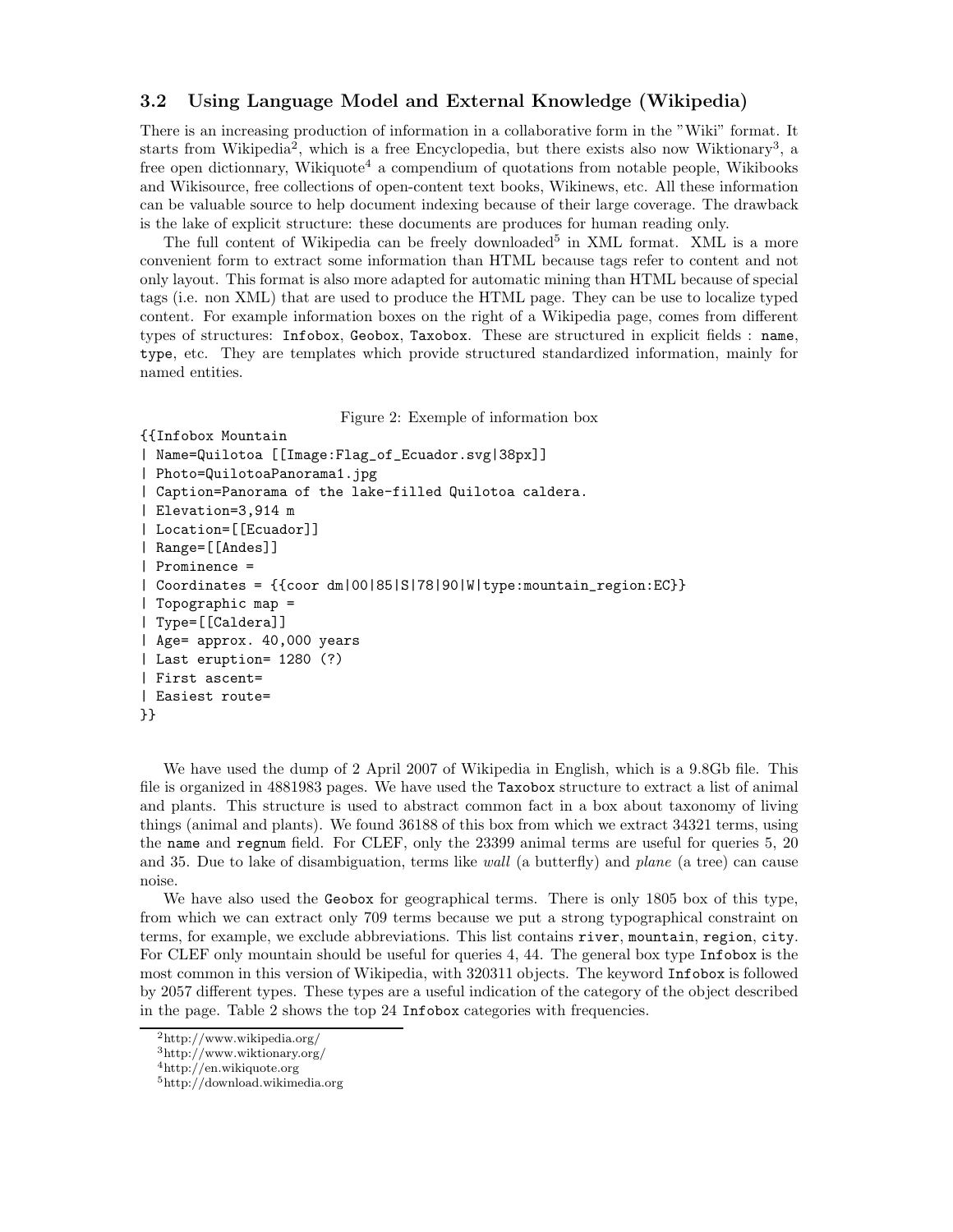#### Figure 3: Exemple extractions from Taxobox

stevia|plant squirrel|animal springbok|animal springbok antelope|animal smelt|animal smelts|animal nitidulidae|animal sap beetle|animal scorpion|animal streptococcus|eubacteria snakes|animal

| $\frac{1}{2}$ and $\frac{1}{2}$ and $\frac{1}{2}$ and $\frac{1}{2}$ and $\frac{1}{2}$ and $\frac{1}{2}$ and $\frac{1}{2}$ and $\frac{1}{2}$ and $\frac{1}{2}$ and $\frac{1}{2}$ and $\frac{1}{2}$ and $\frac{1}{2}$ and $\frac{1}{2}$ and $\frac{1}{2}$ and $\frac{1}{2}$ and $\frac{1}{2}$ a |                   |      |                    |      |                  |  |  |  |
|-----------------------------------------------------------------------------------------------------------------------------------------------------------------------------------------------------------------------------------------------------------------------------------------------|-------------------|------|--------------------|------|------------------|--|--|--|
| 47765                                                                                                                                                                                                                                                                                         | Album             | 4857 | City               | 3379 | Biography        |  |  |  |
| 20042                                                                                                                                                                                                                                                                                         | Film              | 4839 | actor              | 3163 | band             |  |  |  |
| 10056                                                                                                                                                                                                                                                                                         | Single            | 4670 | Television episode | 2972 | Radio Station    |  |  |  |
| 9793                                                                                                                                                                                                                                                                                          | musical artist    | 4353 | University         | 2936 | Software         |  |  |  |
| 9026                                                                                                                                                                                                                                                                                          | CVG               | 3976 | Military Conflict  | 2789 | Australian Place |  |  |  |
| 7961                                                                                                                                                                                                                                                                                          | Company           | 3925 | road               | 2681 | Swiss town       |  |  |  |
| 6307                                                                                                                                                                                                                                                                                          | CityIT            | 3805 | <b>Book</b>        | 2540 | <b>Broadcast</b> |  |  |  |
| 5070                                                                                                                                                                                                                                                                                          | Indian urban area | 3449 | Mountain           | 2475 | Military Person  |  |  |  |

Table 2: Top 24 of Infobox types

For all these extractions, we use the title of the page to complete the name on the box. This helps to capture variations. More variations can be found using the directive #REDIRECT that link a page directly to another page. By using the title tag, we build a file that contains terms variations. This variation is then used to enlarge the previous lists of terms.

```
Figure 4: Example of redirection extraction
torres del paine|cordillera del paine
whitpaines creek|wissahickon creek
cocker spainell|cocker spaniel
paine art center|paine art center and gardens
emma paine|the x factor uk series 1
torres del paine national park|cordillera del paine
```
#### **3.3 Document Expansion with Extracted Knowledge**

We have first proposed a basic indexing, using language model implemented into Lemur (see below run 09) with a MAP of 0.1342. We use corpus knowledge in the form of *pseudo-feedback* with 7 documents and 6 best terms. This gives an important improvement (run 21). We have test the different smoothing methods implemented in Lemur. The simple linear interpolation between document and corpus probability (Jelinek-Mercer method) gives good results with a weight of 0.8 between document and corpus statistics. The absolute discount seems to give similar results, a little better than the Bayesien dirichet one. With this setting we obtain a MAP of 0.1588. These results are similar with the CMU Toolkit (run 08). We have then expanded the documents with knowledge extracted from Wikipedia (run 15) with MAP of 0.1593. Using Wikipedia and pseudo feed back give similar results. Usually, it is the query which is expanded. We have chosen to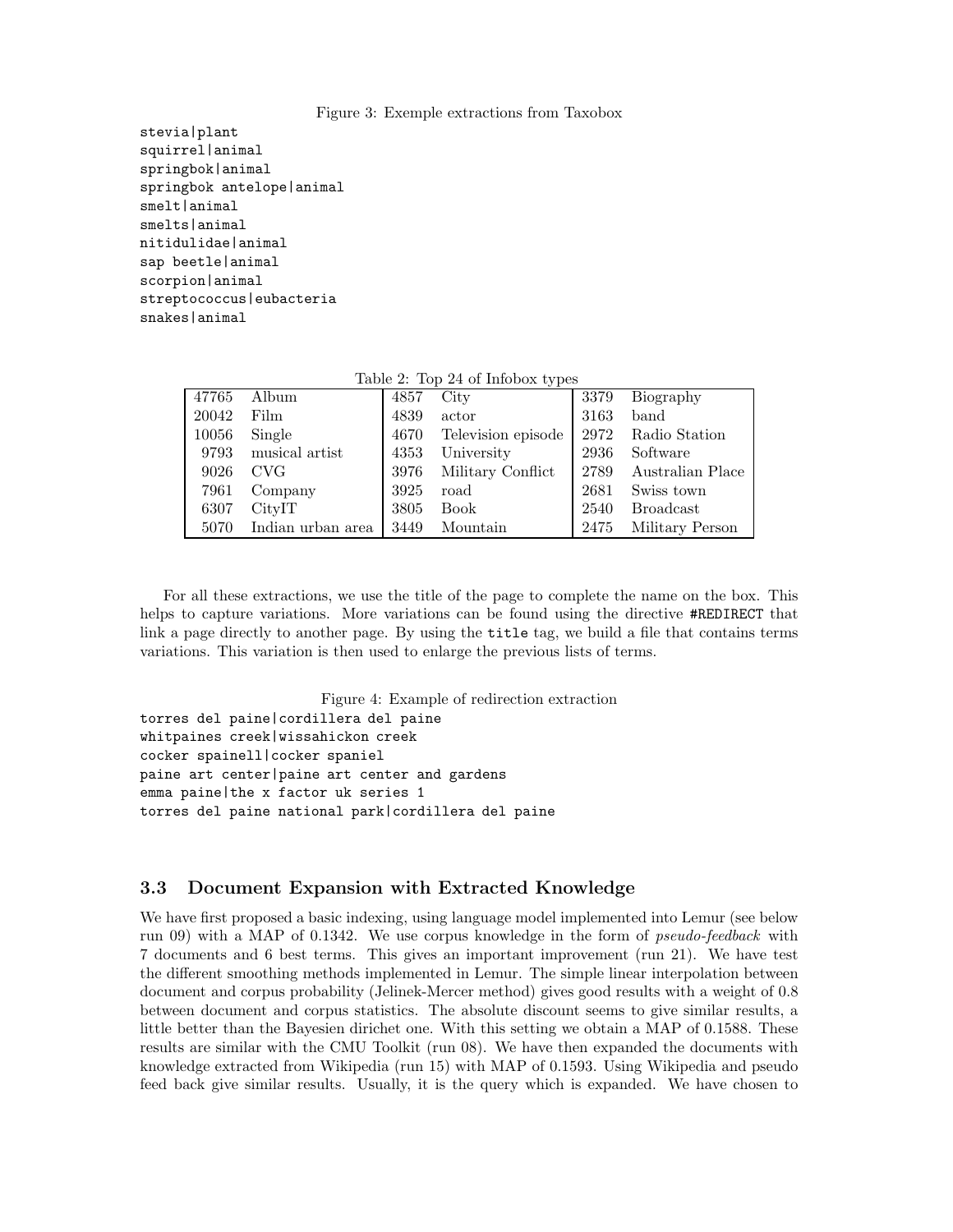expand document, first because, in this collection, document are very short, but also because we wanted to generalize named entities to a more general category in order to answer queries with generic terms. Also, because we are using language model, hence statistics on document are important. When we expand all documents with the Taxobox information, and all Geobox and Infobox on the type Mountain, the increase is strong but similar to pseudo feedback.

We use little information from the images: the fact that they are black an white or colors using a tool based on maximum saturation (HVS) of the image. This information ("black and white photo") is automatically added to the description of all images (run 17). With this information from image we obtain 0.1707 of MAP, only by strongly enhancing the query 11. Finally the adding of more information with a manual built thesaurus (run 19), is a more efficient way to increase the MAP to 0.1806 from run 17. Combining this run with the visual one 04 give good results in run 20 (MAP 0.2295 but not as good are our other results. We can say that adding knowledge is effective, but not as good as one may expect. In fact run 11 with MAP of 0.2442 is better because is uses feed back information from the visual side. Hence it seems that inter-media feed back is more effective that adding external knowledge.

# **4 Description of Submitted Runs**

Totally 27 runs where submitted including the CBIR runs, TBIR runs and mixed runs. To combine the ranking scores from different runs, the linear fusion method is utilized. The weight coefficients are empirically set. In the following we describe  $6$  the condition of each type of run. After the run number, the **V** means only visual, **T** only textual, **VrT** means pseudo relevance feedback on visual rank list using textual modality, **TrV** is also preudo feedback but on text using visual ranking, **TiV** means a textual indexing but with some input from visual analysis, finally **TfV** means a late fusion between the two modalities. We give also the official MAP.

- **01V HSV 0.0684** index at the HSV SVD space and cosine distance. It is the CBIR baseline with only one type of feature.
- **02VrT HSV 0.0693** run 01 plus the PRF. The feedback documents are from the LM-based TBIR, i.e. run 08. It is provided to demonstrate the PRF effect. For the other 11 CBIR runs, the same method is carried out. Thus, 12 PRF-based CBIR runs are generated.
- **03V 12RUNS EQWEIGHT 0.1122** combine 12 CBIR runs using the equal weights, i.e. not tuning the weights.
- **04V 12RUNS WEIGHT 0.1204** combine 12 CBIR runs using the empirically tuned weights.
- **05VrT 12RUNS 0.1358** combine 12 PRF-based CBIR runs using the empirically tuned weights. Refer to run 02 for more details.
- **06V FMLF HSVEDGEWW 0.0547** global feature matching (HSV histogram and EDGE histogram) with late fusion and weighting score for each feature. Normalize feature matrices (vectors) by Mean and Var. Linear fusion of rankink lists with weighting scores 0.7 for HSV and 0.3 for edge.
- **07V FMLF HSVEDGEGABORNW 0.0541** global feature matching (HSV histogram and EDGE histogram and Gabor features) with late fusion and equal weight for each feature.
- **08T LM SWITTEN 0.1377** only LM-based TBIR system with CMU and Wittenbaum smoothing.
- **09T LMKL S0M2D0.7 0.1342** only LM-based TBIR system with Lemur, no stemming. Smoothing used with interpolate smoothing strategy. The smoothing method is the "Absolute discount" with the default parameter 0.7 for the discount delta.

<sup>6</sup>to reduce the name size we remove the IPAL prefix of the run name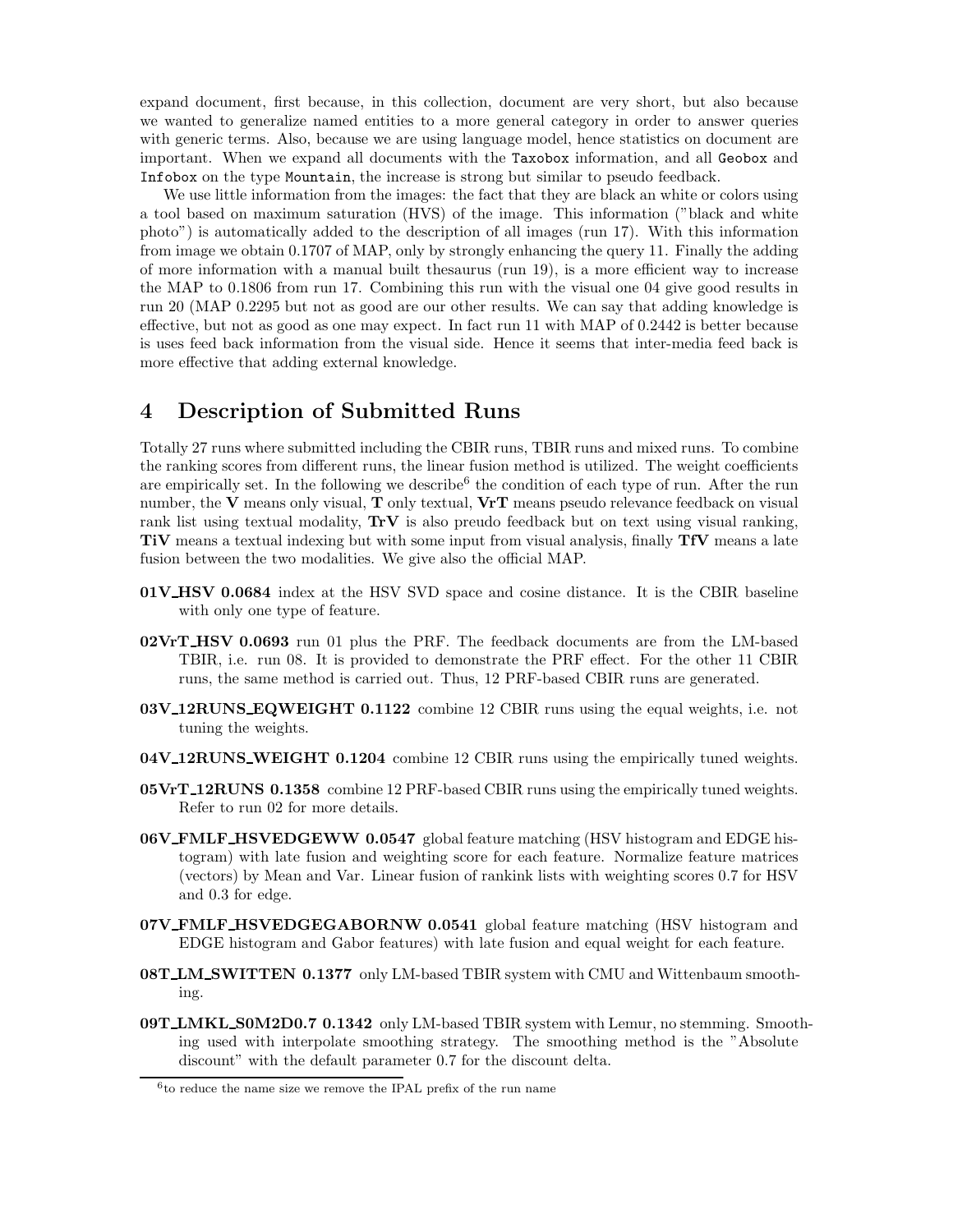**10T LSI 0.1322** only LSI based TBIR system.

- **11TrV LM 12RUNSVISUAL 0.2442** LM-based TBIR, i.e., run 08, plus the PRF. The feedback documents are from the combined CBIR without PRF, i.e. run 04.
- **12TiV LM 12RUNSVISUAL FB 0.2516** LM-based TBIR, i.e., run 08T, plus the PRF. The feedback documents are from the combined CBIR with PRF, i.e. run 05.
- **13TfV LM 12RUNSVISUAL 0.2226** <sup>7</sup> combine runs 08 and 04.
- **14TfV LM FB 12RUNSVISUAL 0.2833** combine runs 11 and 04.
- **15T WTm S0M2D0.8C6T6 0,1593** LM-based TBIR with document expansion using information automatically extracted from Wikipedia. It uses extracted plant, animals, geographic terms, mountains, and also information of the redirection. New terms are added to document to enlarge the matching. LM discount is adapted to 0.8 and top document in pseudo relevance feedback to 6 and keep 6 terms.
- **16TfV WTm 12RUNSVISUAL 0.2180** combine runs 15 and 04.
- **17TiV WTm S0M2D0.8C6T6 0.1707** This run is an extension of run 15 using a black and white image detector based on HSV value of image. This information is injected into all corresponding texts. The matching is still done on text domain. This just boosts only one query, but boost globally the result.
- **18TiVfV\_T1.0V1.0 0.2165** The run 19 is fused with purely visual run 04. This late fusion is linear without weight, but with a linear transformation of all RSV output to the interval [1.0;0.00001] We do not choose to go to zero as minimum, to differentiate with document that are not retrieved, in either of the two modalities. We consider that a document not retrieved has a Relevance Status Value of zero.
- **19TiV WTmM S0M2D0.8C6T6 0.1806** This run is an extension of run 17, with a very small adds thesaurus manually extracted from Wikipedia. It is terms that are not from info boxes but are relevant to this collection.
- **20TiVfV T1.0V1.0 0.2295** The same simple fusion is performed than run 18 but with the textual run 19.
- **21T LMKL S0M2D0.7C9T6 0.1588** This run is a variation of run 09. Relevance feed back is used on text only, with 9 top documents used as feedback and 6 best terms added to the query. The improvement is important.
- **22V 13RUNSVISUAL 0.1195** combine 12 CBIR runs and one run with the edge histogram using the equal weight, i.e. not tuning the weights.
- **23TfV LM FB 13RUNSVISUAL 0.2732** combine runs 11 and 22.
- **24 FMLF HSVEDGENW 0.0526** same as run 06 but using eual weight for fusion.
- **25V FMLF HSVEDGEGABORWW 0.0554** same as run 07. Linear fusion of two ranking lists is performed with weighting scores 0.6 for HSV and 0.3 for edge and 0.1 for gabor.
- **26V COOC PATCHES HSVEDGE 1000CL 0.0369** index using Bag-of-visterm model with 1000 clusters.
- **27V COOC 16PATCHES HSVEDGE 1000CL KEYWORDFILTER 0.0311** same as run 26 but with filter of visual cluster by using top 100 most frequent keywords from text

<sup>7</sup>Due to some error this run has not being officially evaluated.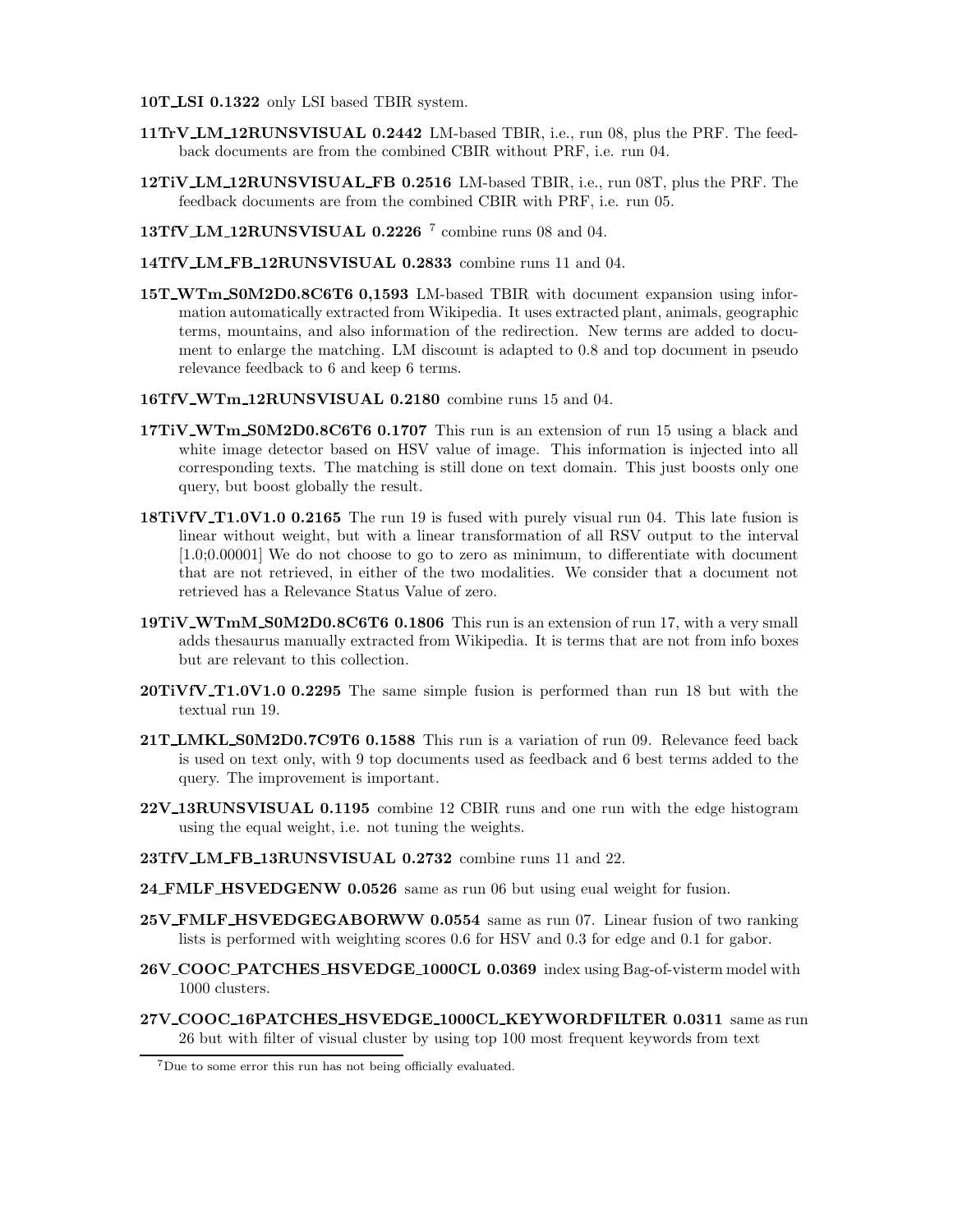# **5 Results for Photographic Task**

The best run is 14 with the MAP value 0.2833. It is ranked at the 6th place among 476 runs and at the 2nd place among automatic runs. This run is the mixed modality retrieval plus the CBIR based pseudo-relevance feedback (see section 2.4 (item 11) for the detailed description to the run). The best CBIR run reaches the MAP value 0.1204 for run 04 without the PRF. It is ranked at the 4th place for the visual based retrieval. Compared with the 1st run (INAOE/ INAOE-TIA-INAOE-VISUAL-EN-AN E, MAP: 0.1925) and the 2nd run (XRCE/ XRCE-IMG COMBFK, MAP: 0.1890), there are still room for us to improve our CBIR system. Now we see how PRF effects on the performance. First, for the CBIR system, the feedback from the TBIR seems have few effect on the performance. For example, with the PRF, the MAP of the HSV-based CBIR  $(run 02)$  is only increased to 0.0693 from 0.0684 (run 02). When combining 12 CBIR runs, the MAP is increased to 0.1358 (run 05)) from 0.1204 (run 04). This should due to the diversity of visual content and divergence of visual features. However, the PRF has a significant improvement for the TBIR. For example, the MAP value of the LM-based TBIR is 0.1377 (run 08). When the CBIR based pseudo-relevance feedback (run 04) is applied, significant improvement is observed and its MAP value reaches 0.2442 (run 11).

# **6 Medical Task: Bayesian Network Conceptual Indexing**

We propose a Bayesian network based model, inferred from [14], for capturing the concepts and semantic relationship between document concepts and query concepts. The conceptualisation is based on an external knowledge, named UMLS (Unified Medical Language System). The method of concept extraction is the same as our previous work in CLEF2006 [6], i.e. we use Metamap [1] for mapping concepts in English reports, and our tool for French and German reports after tagging by TreeTager. These concepts extracted are then used to build up the network for our Bayesian network based retrieval framework. Bayesian network is a Direct Acyclic Graph(DAG) [11], called also belief network, causal network. Our Bayesian network based model includes document nodes, query nodes and concept nodes and direct links between nodes.

There are two types of links: links which connect concepts nodes to documents or queries in which these concepts appear and links between document concept nodes and query concept nodes if there're semantic relations between them found in UMLS. These semantic relations are derived from UMLS relationship database files (MRREL.RRF for direct relation and MRHIER.RRF for hierarchical context of each instant of concept in different knowledge sources of UMLS). We decide the direction of links is on the path from documents to queries so that we can calculate the probabilistic inference from documents to queries in the network. Nodes which are pointed by a link are considered as child nodes.

The retrieval process is a probabilistic inference from document node to query node, considered as a 3-steps process:

• A document is observed which permits an initiation of prior probabilities of document concept nodes: in this model we chose tf.idf normalized as prior probability for document concept nodes.

$$
P(c|D) = \frac{w_c}{\sqrt{\sum_{c' \in D} w_{c'}^2}}
$$

with

$$
w_c = tf * idf
$$

• These prior probabilities of document concept nodes are then inferred to query concept nodes via semantic links between them by this formulas:

$$
P(c|pa(c), D) = max_i(\alpha * P(pa_i(c)|D))
$$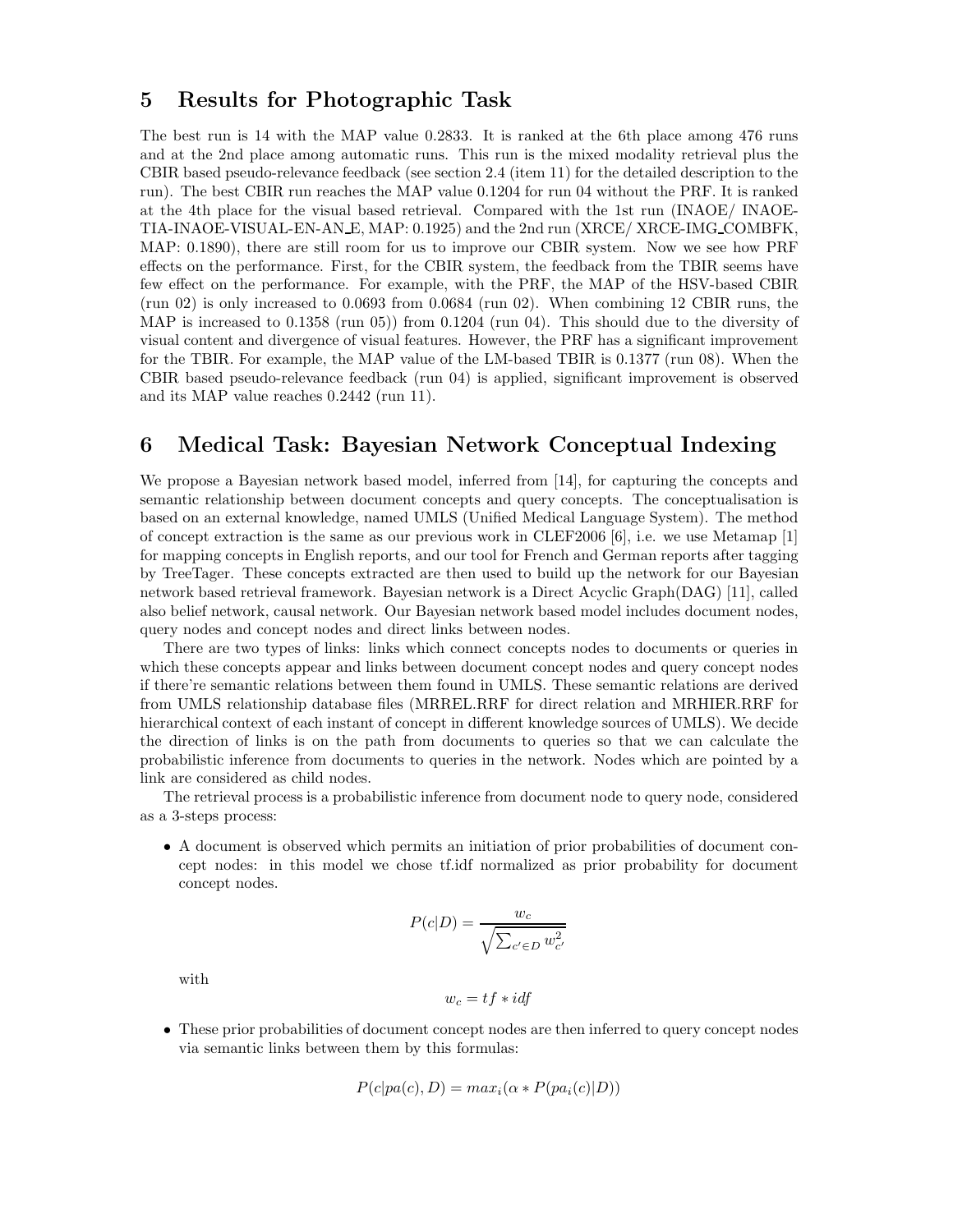in which  $pa(c)$  is the set of parent concepts of c,  $\alpha$  is parameter used to estimate the uncertainty of the relatedness or "aboutness" between c and its parent according to the type of semantic link. We suppose  $\alpha$  may depend also on the quality of knowledge source who supply the relationship information. The bigger  $\alpha$  is, the more relevant the two concepts are.

We predefine  $\alpha$  empirically in the range [0, 1] according to the semantic relation corresponding or estimate it by the semantic similarity formulas of Leacock-Chorodo [7] in case of indirect hierarchical relations:

$$
sim(c_1, c_2) = log \frac{2 * L}{l(c_1, c_2)}
$$

in which L is the maximum length of the taxonomy,  $l(c_1, c_2)$  is the minimum length of path from  $c_1$  to  $c_2$ .

• The relevance status value (RSV) of a query  $Q$  corresponding to a document  $D$  is the conditional probability of query node  $Q$  with the condition that document node  $D$  is observed. In this case we use the inference mechanism as [11] in which the probability of a node given their parents is calculated by link matrix. We chose weighted sum link matrix formulas in this case in other to take into account at the same time the inferred probability and weight of query concept nodes:

$$
RSV(Q, D) = P(Q|pa(Q), D) = \frac{\sum_{i} p_i w_i}{\sum_{i} w_i}
$$

 $p_i$  is the probability of query concept node (in the set  $pa(Q)$ ) inferred from document concept nodes of D; w*<sup>i</sup>* is the weight of query concept node correspond to query Q. This weight is measured by tf.idf normalized similarly to document concept nodes.

The relevant status value in the ranking list then can be re-weighted by semantic groups of concepts: RSV is multiplied with the number of concepts in the matched concepts set that correspond to the three important semantic groups: Anatomy, Pathology, and Modality. The purpose is to emphasize the important of these three semantic groups considering the structure of queries.

#### **6.1 Results of Medical Runs**

For the CLEF image medical 2007 collection [10], we analyse the new image sets(MyPacs and Endoscopic) the same way as the collection last year.

In the submitted runs, based on predefined set of semantic relations in UMLS, we use isaindirect relations in four runs and different types of relations in the two other runs: isa, parent-child other than isa(PAR-CHD), broader-narrower(BR-RN), similar or alike(RL), related or possibly synonym(RQ). The value of  $\alpha$  in all of these submitted runs is predefined in the range  $(0, 1)$ , corresponding: 0.1, 0.2, 0.3, 0.4. In addition to these runs, we experiment another run which replaces predefined  $\alpha$  by semantic similarity measurement of Leacock-Chorodo for isa-indirect relation. This method yeilds similar result. Results of our submitted runs are reported in table 3.

## **7 Conclusion**

The Bayesian model proposed here, subsume the VSM model with cosine similarity, and in addition take into account the semantic relationship between documents concepts and query concepts in an unified framework. Experimentation shows that this model can enhance the VSM by adding the semantic relatedness between concepts. Improvements on relationship weighting issue as well as performance of model are our further study.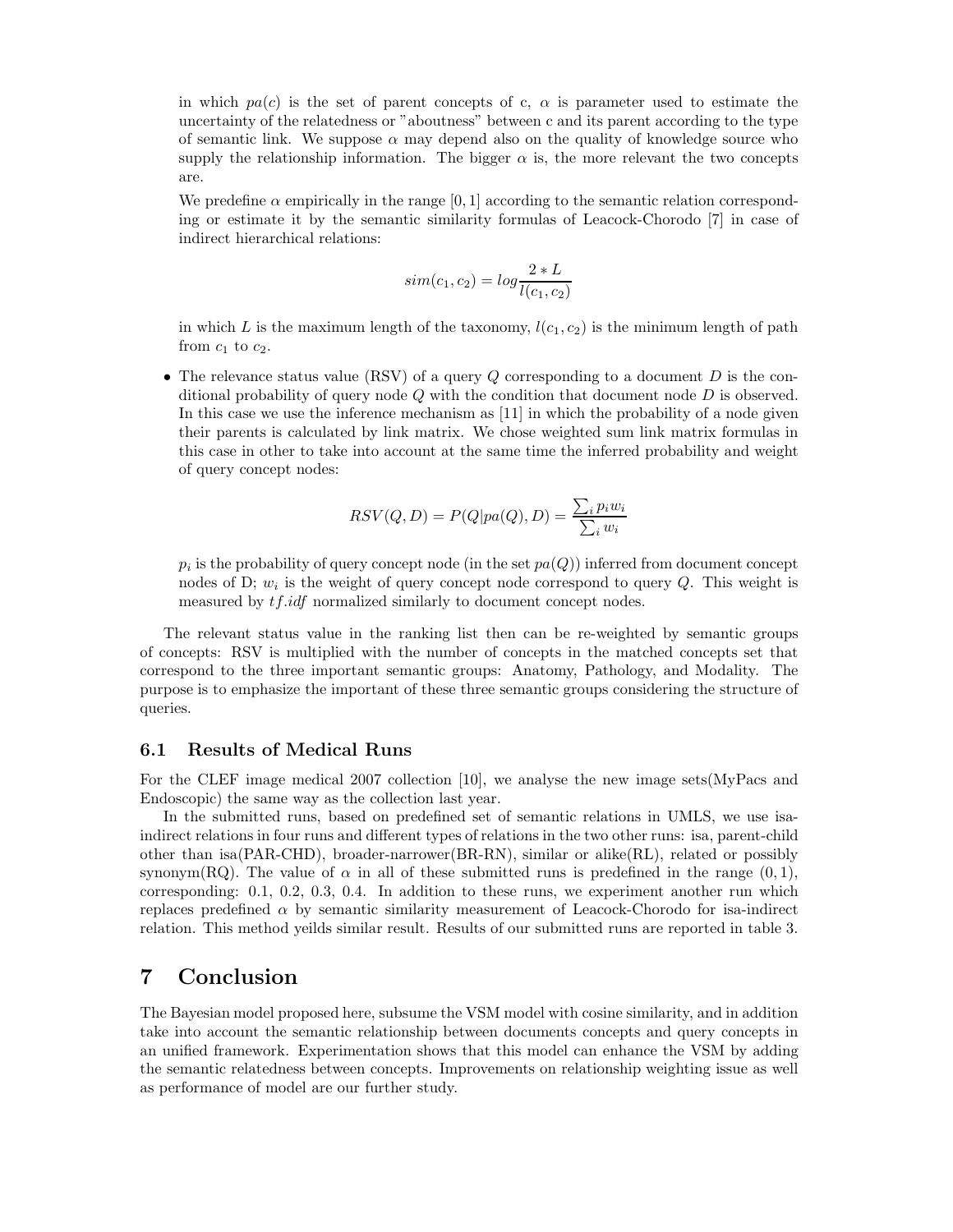| Table 3: MAP results of CLEFMed2007 |                |                  |          |          |          |        |        |  |
|-------------------------------------|----------------|------------------|----------|----------|----------|--------|--------|--|
| Run                                 | Isa            | PAR-CHD          | BR-RN    | RL       | RQ.      | Map    | R-prec |  |
| IPAL-TXT-BAY-ISA0.1                 | 0 <sub>1</sub> | $\left( \right)$ |          |          |          | 0.3057 | 0.332  |  |
| <b>IPAL-TXT-BAY-ALLREL2</b>         | 0.2            | 0.01             | 0.01     | $\theta$ |          | 0.3042 | 0.333  |  |
| <b>IPAL-TXT-BAY-ALLREL1</b>         | 0.2            | 0.01             | 0.01     | 0.001    | 0.001    | 0.304  | 0.3338 |  |
| IPAL-TXT-BAY-ISA0.2                 | 0.2            | -0               | $\theta$ | $\theta$ | $\Omega$ | 0.3039 | 0.3255 |  |
| <b>IPAL-TXT-BAY-ISA0.3</b>          | 0.3            | $\theta$         |          | $^{(1)}$ | $\Omega$ | 0.2996 | 0.3212 |  |
| IPAL-TXT-BAY-ISA0.4                 | 0.4            | $\left($         |          |          |          | 0.2935 | 0.3177 |  |

For the photographic task, we have improved our CBIR system the use of multiple visual features and different indexing techniques. Combined with the cross-modality pseudo-relevance feedback and text based search, our system obtains a good performance. From our results, we find 1) CBIR is an important component to search multi-modality image database, especially when the text description has weak discrimination; 2) cross-modality pseudo-relevance feedback can enhance the performance. But it has much more effect on the text based search than on the visual based search. The use of external knowledge like Wikipedia gives an extra bonus to the results but is less effective than expected. The large size of this set tends also to produce confusion because of lake of disambiguation. This disambiguation problem occurs mostly on small terms.

## **References**

- [1] Alan R. Aronson. Metamap: Mapping text to the umls metathesaurus. http://mmtx.nlm.nih.gov/docs.shtml, July 2006.
- [2] Ricardo A. Baeza-Yates and Berthier A. Ribeiro-Neto. *Modern Information Retrieval*. ACM Press / Addison-Wesley, 1999.
- [3] Jerome R. Bellegarda. Exploiting latent semantic information in statistical language modeling. *Proceedings of the IEEE*, 88(8):1279–1296, August 2000.
- [4] Sheng Gao, Joo-Hwee Lim, and Qibin Sun. An integrated statistical model for multimedia evidence combination. In *ACM Multimedia'07*, 2007.
- [5] Sheng Gao, Wen Wu, Chin-Hui Lee, and Tat-Seng Chua. A maximal figure-of-merit (mfom) learning approach to robust classifier design for text categorization. *ACM Trans. Inf. Syst.*, 24(2):190–218, 2006.
- [6] Caroline Lacoste, Jean-Pierre Chevallet, Joo-Hwee Lim, Xiong Wei, Daniel Raccoceanu, Diem Le Thi Hoang, Roxana Teodorescu, and Nicolas Vuillenemot. Ipal knowledge-based medical image retrieval in imageclefmed 2006. In *Working Notes for the CLEF 2006 Workshop, 20-22 September , Medical Image Track, Alicante, Spain*, 2006.
- [7] C. Leacock and M. Chodorow. Combining local context and WordNet similarity for word sense identification. In C. Fellbaum, editor, *WordNet: An Electronic Lexical Database*, chapter 11, pages 265–284. MIT Press, 1998.
- [8] David G. Lowe. Distinctive image features from scale-invariant keypoints. *Int. J. Comput. Vision*, 60(2):91–110, 2004.
- [9] Nicolas Maillot, Jean-Pierre Chevallet, Vlad Valea, and Joo Hwee Lim. Ipal inter-media pseudo-relevance feedback approach to imageclef 2006 photo retrieval. In *Working Notes for the CLEF 2006 Workshop, 20-22 September , Alicante, Spain*, 2006.